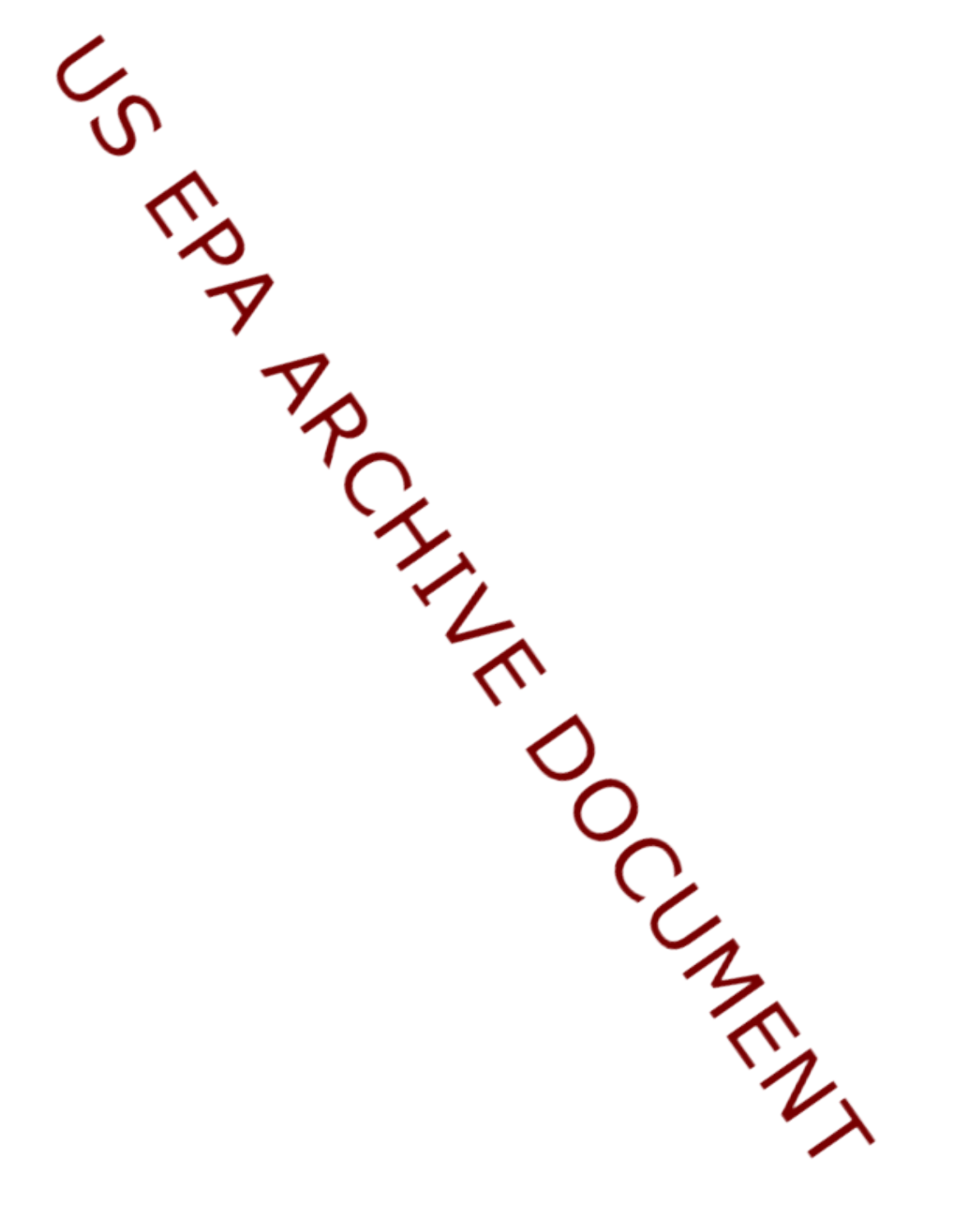|                                                                                                     | <b>UNITED STATE</b><br>ENVIRONME | UNITED STATES ENVIRONMENTAL PROTECTION AGENCY<br>Office of Research and Development<br>Washington, DC 20460<br>ET |
|-----------------------------------------------------------------------------------------------------|----------------------------------|-------------------------------------------------------------------------------------------------------------------|
| AL PROTECT<br><b>ENVIRONMENTAL TECHNOLOGY VERIFICATION PROGRAM</b><br><b>VERIFICATION STATEMENT</b> |                                  |                                                                                                                   |
|                                                                                                     | <b>TECHNOLOGY TYPE:</b>          | <b>SEDIMENT SAMPLER</b>                                                                                           |
|                                                                                                     | <b>APPLICATION:</b>              | <b>CORE SAMPLING OF SEDIMENT</b>                                                                                  |
|                                                                                                     | TECHNOLOGY NAME:                 | ART'S MANUFACTURING & SUPPLY, INC.,<br><b>SPLIT CORE SAMPLER FOR SUBMERGED SEDIMENTS</b>                          |
|                                                                                                     | <b>COMPANY:</b>                  | <b>ART'S MANUFACTURING &amp; SUPPLY, INC.</b>                                                                     |
|                                                                                                     | <b>ADDRESS:</b>                  | <b>105 HARRISON</b><br><b>AMERICAN FALLS, IDAHO 83211</b>                                                         |
|                                                                                                     |                                  |                                                                                                                   |
|                                                                                                     | <b>WEB SITE:</b>                 | http://www.ams-samplers.com                                                                                       |
|                                                                                                     | TELEPHONE:                       | (208) 226-2017                                                                                                    |

## **VERIFICATION PROGRAM DESCRIPTION**

The U.S. Environmental Protection Agency (EPA) created the Superfund Innovative Technology Evaluation (SITE) and Environmental Technology Verification (ETV) Programs to facilitate deployment of innovative technologies through performance verification and information dissemination. The goal of these programs is to further environmental protection by substantially accelerating the acceptance and use of improved and cost-effective technologies. These programs assist and inform those involved in design, distribution, permitting, and purchase of environmental technologies. This document summarizes results of a demonstration of the Split Core Sampler for Submerged Sediments (Split Core Sampler) designed and fabricated by Art's Manufacturing & Supply, Inc.

### **PROGRAM OPERATION**

Under the SITE and ETV Programs, with the full participation of the technology developers, the EPA evaluates and documents the performance of innovative technologies by developing demonstration plans, conducting field tests, collecting and analyzing demonstration data, and preparing reports. The technologies are evaluated under rigorous quality assurance (QA) protocols to produce well-documented data of known quality. The EPA National Exposure Research Laboratory, which demonstrates field sampling, monitoring, and measurement technologies, selected Tetra Tech EM Inc. as the verification organization to assist in field testing two sediment sampling technologies. This demonstration was funded by the SITE Program.

## **DEMONSTRATION DESCRIPTION**

In April and May 1999, the EPA conducted a field demonstration of the Split Core Sampler along with one other sediment sampler. This verification statement focuses on the Split Core Sampler; a similar statement has been prepared for the other sampler. The performance and cost of the Split Core Sampler were compared to those of two conventional samplers (the Hand Corer and Vibrocorer), which were used as reference samplers. To verify a wide range of performance attributes, the Split Core Sampler demonstration had both primary and secondary objectives. Primary objectives for this demonstration included evaluating the sampler's ability to (1) consistently collect a given volume of sediment, (2) consistently collect sediment in a given depth interval, (3) collect samples with consistent characteristics from a homogenous layer of sediment, (4) collect a representative sample from a clean sediment layer below a contaminated sediment layer, and (5) be adequately decontaminated. Additional primary objectives were to measure sampling time and estimate sampling costs. Secondary objectives included (1) documenting the skills and training required for sampler operation, (2) evaluating the sampler's ability to collect samples under a variety of site conditions, (3) assessing the sampler's ability to collect an undisturbed sample, (4) evaluating sampler durability, and (5) documenting the availability of the sampler and its spare parts. To ensure data usability, data quality indicators for precision, accuracy, representativeness, completeness, and comparability were also assessed based on project-specific QA objectives.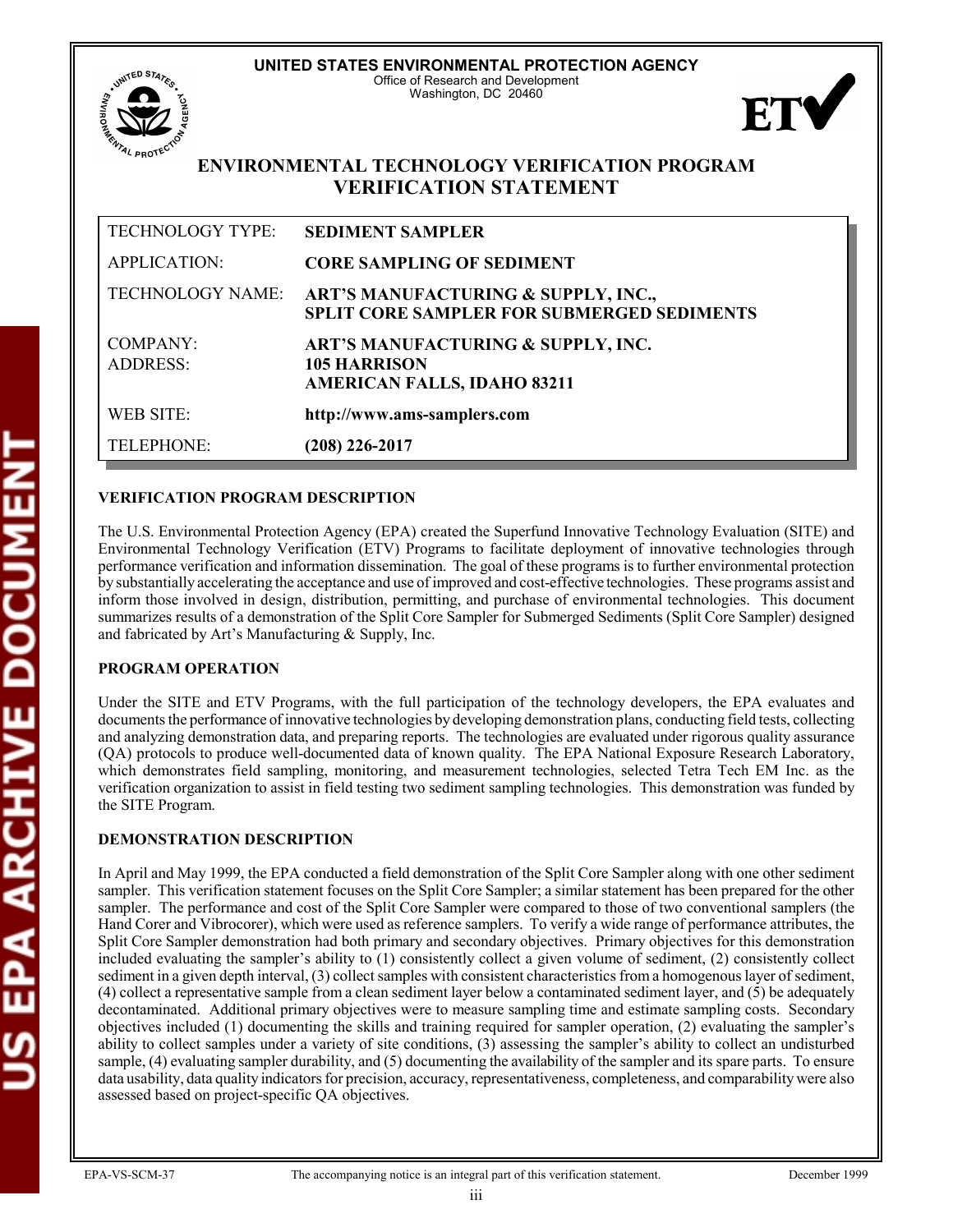The Split Core Sampler was demonstrated at sites in EPA Regions 1 and 5. At the Region 1 site, the sampler was demonstrated in a lake and wetland. At the Region 5 site, the sampler was demonstrated in a river mouth and freshwater bay. Collectively, the two sites provided multiple sampling areas with the different water depths, sediment types, sediment contaminant characteristics, and sediment thicknesses necessary to properly evaluate the sampler. Based on the predemonstration investigation results, demonstration objectives, and site support facilities available, (1) the Hand Corer was used as the reference sampler in the lake, wetland, and freshwater bay and (2) the Vibrocorer was used as the reference sampler in the river mouth. A complete description of the demonstration and a summary of its results are available in the "Innovative Technology Verification Report: Sediment Sampling Technology—Art's Manufacturing & Supply, Inc., Split Core Sampler for Submerged Sediments" (EPA/600/R-01/009).

# **TECHNOLOGY DESCRIPTION**

The Split Core Sampler is an end-filling sampler designed to collect undisturbed core samples of sediment up to a maximum depth of 4 feet below sediment surface (bss). The sampler collects samples from the sediment surface downward, not at discrete depth intervals. Sampler components include one or more split core tubes, couplings for attachment to additional split core tubes, a ball check valve-vented top cap, a coring tip, one or more extension rods, and a cross handle. All these components are made of stainless steel; carbon-steel extension rods are also available from the developer. The sampler may be used with a core tube liner to facilitate removal of an intact sample from the split core tube. To collect a sediment sample, the sampler can be either manually pushed into the sediment using the cross handle or hammered into the sediment using a slide-hammer or an electric hammer. The check valve in the sampler's top cap allows water to exit the sampler during deployment and creates a vacuum to help retain a sediment core during sampler retrieval. The sampler can be retrieved by hand, by reverse hammering using the slide-hammer, or by using a tripod-mounted winch.

# **VERIFICATION OF PERFORMANCE**

Key demonstration findings are summarized below for the primary objectives.

*Consistently Collecting a Given Volume of Sediment*: In the shallow depth interval (0 to 4 inches bss), to collect a specified number of samples, the Split Core Sampler required 7 percent more attempts than expected (46 actual versus 43 expected), whereas the reference samplers required 14 percent more attempts than expected (49 actual versus 43 expected). In the moderate depth interval (4 to 32 inches bss), the Split Core Sampler required 38 percent more attempts than expected (40 actual versus 29 expected), but the reference samplers required 156 percent more attempts than expected (64 actual versus 25 expected).

For the shallow depth interval, mean sample recoveries ranging from 89 to 100 percent were achieved by the Split Core Sampler, whereas mean sample recoveries for the reference samplers ranged from 85 to 100 percent. The variation in sample recoveries as measured by their relative standard deviations (RSD) ranged from 0 to 26 percent for the Split Core Sampler, whereas the reference samplers' RSDs ranged from 0 to 33 percent. For the moderate depth interval, mean sample recoveries ranging from 37 to 100 percent were achieved by the Split Core Sampler, whereas the reference samplers' mean sample recoveries ranged from 21 to 82 percent. The RSDs for the Split Core Sampler ranged from 0 to 51 percent, whereas the reference samplers' RSDs ranged from 3 to 161 percent.

*Consistently Collecting Sediment in a Given Depth Interval:* Both the Split Core Sampler and reference samplers collected samples in shallow and moderate depth intervals in all demonstration areas, which contained various sediment types. No sampler was able to collect samples in the deep depth interval (4 to 11 feet bss). For the shallow depth interval, the Split Core Sampler's actual core lengths equaled the target core length in 96 percent of the total sampling attempts. The reference samplers' actual core lengths equaled the target core length in 94 percent of the total sampling attempts. For the moderate depth interval, the Split Core Sampler's actual core lengths equaled the target core length in 39 percent of the total sampling attempts. The reference samplers' actual core lengths equaled the target core length in 13 percent of the total sampling attempts.

*Collecting Samples with Consistent Characteristics from a Homogenous Layer of Sediment*: Based on particle size distribution results, both the Split Core Sampler and reference samplers collected samples with consistent physical characteristics from two homogenous layers of sediment (a sandy silt layer and a clayey silt layer).

*Collecting a Representative Sample from a Clean Sediment Layer Below a Contaminated Sediment Layer:* In sampling a clean sediment layer below a contaminated sediment layer, the Split Core Sampler and reference sampler (the Hand Corer) collected samples whose contaminant concentrations were statistically different at a significance level of 0.05. Arsenic concentrations in the samples collected by the Split Core Sampler were less than those in the samples collected by the Hand Corer. However, because of the greater opportunity for sample compaction in the Split Core Sampler, no conclusion could be drawn regarding this sampler's ability to collect representative samples from a clean layer below a contaminated layer.